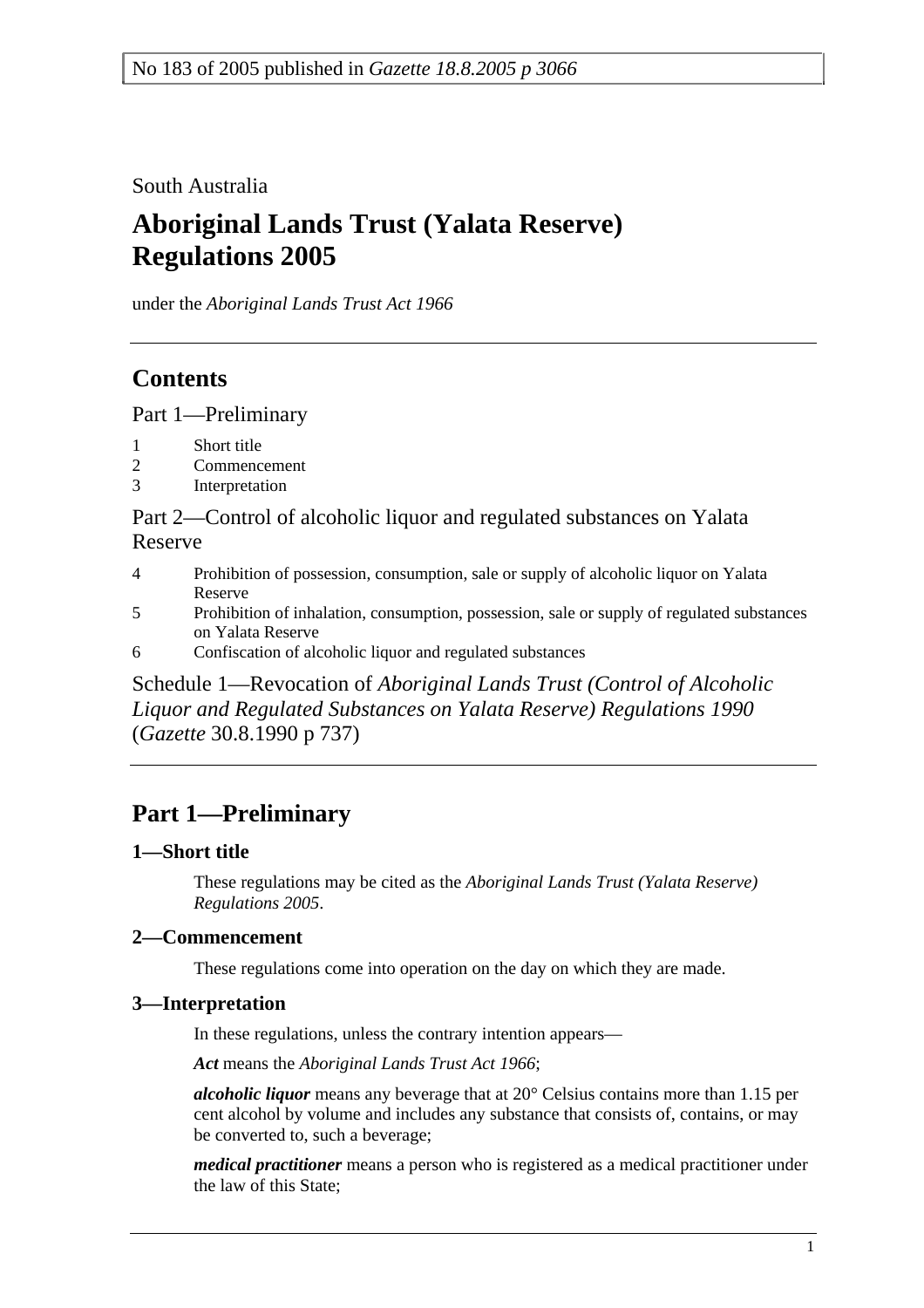*pharmacist* means a person who is registered as a pharmacist under the law of this State;

*police officer* includes a special constable authorised by a police officer to seize a vehicle under section 21 of the Act;

*regulated substance* means petrol;

*Yalata Reserve* means the whole of the land contained in Certificate of Title Register Book Volume 5834 Folio 851.

### **Part 2—Control of alcoholic liquor and regulated substances on Yalata Reserve**

### **4—Prohibition of possession, consumption, sale or supply of alcoholic liquor on Yalata Reserve**

- (1) A person must not, while he or she is on any part of Yalata Reserve—
	- (a) possess or consume alcoholic liquor; or
	- (b) sell or supply alcoholic liquor to another person.
- (2) Subregulation (1) does not apply to—
	- (a) a person who—
		- (i) possesses alcoholic liquor for the purposes of; or
		- (ii) consumes alcoholic liquor in the course of,

a sacramental or other similar observance that takes place in the course of, or constitutes, part of a religious service; or

 (b) a person who possesses or consumes, as a medicine or for specific medicinal purposes, alcoholic liquor that has been lawfully prescribed or administered by or pursuant to a direction of a medical practitioner or pharmacist.

#### **5—Prohibition of inhalation, consumption, possession, sale or supply of regulated substances on Yalata Reserve**

A person must not, while he or she is on any part of Yalata Reserve—

- (a) inhale or consume a regulated substance; or
- (b) possess a regulated substance for the purpose of inhalation or consumption; or
- (c) sell or supply a regulated substance to another person knowing or there being reasonable grounds for suspecting that the other person—
	- (i) intends to use the regulated substance for the purpose of inhalation or consumption; or
	- (ii) intends to sell or supply the regulated substance for the purpose of inhalation or consumption.